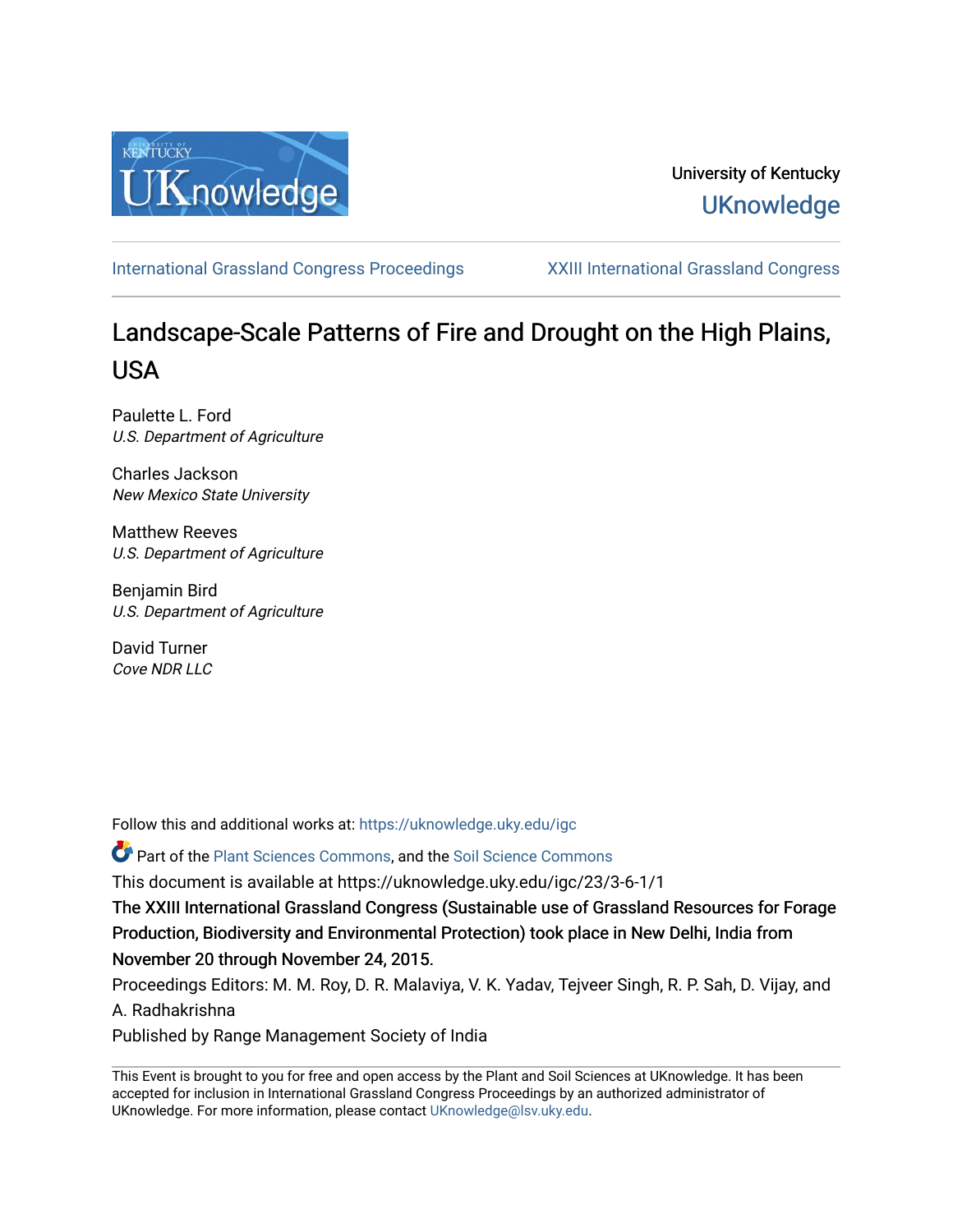## **Landscape-scale patterns of fire and drought on the High Plains, USA**

### **Paulette Ford1\* , Charles Jackson<sup>2</sup> , Matthew Reeves<sup>1</sup> , Benjamin Bird<sup>1</sup> , David Turner<sup>3</sup>**

<sup>1\*</sup>USDA Forest Service, Rocky Mountain Research Station, United States <sup>2</sup>Department of Geography, New Mexico State University, Las Cruces, United States <sup>4</sup>Cove NDR LLC, Cove, United States \*Corresponding author e-mail : plford@fs.fed.us

**Keywords:** Climate, Drought, Fire, Great Plains

#### **Introduction**

We examine 31 years (1982-2012) of temperature, precipitation and natural wildfire occurrence data for Federal and Tribal lands to determine landscape-scale patterns of drought and fire on the southern and central High Plains of the western United States. The High Plains states of Colorado, Kansas, Nebraska, New Mexico, Oklahoma, South Dakota, Texas and Wyoming have been in the midst of ongoing extreme drought, experiencing below normal precipitation and above normal temperatures for the past several years. Climate change is predicted to have multiple effects on fire regimes. Longer periods of drought conditions, coupled with hot, dry and windy weather, provide the conditions for wildfire (Ford *et al.*, 2012), and megafires, or large-scale fires that significantly exceed those of recent decades are now occurring in grassland, shrubland and desert ecosystems (Chambers and Pellant, 2008). Our objective is to relate the frequency and size of wildfires to precipitation, temperature and latitudinal gradients to increase understanding of wildfire and drought interactions on the Great Plains in a changing climate.

#### **Materials and Methods**

Climate data-- Three decades of annual and seasonal climate trends were quantified for the North American Terrestrial Level III High Plains Ecoregion using Parameter-elevation Regressions on Independent Slopes Model (PRISM) climate datasets. Monthly precipitation (mm, Ppt) and mean monthly maximum and minimum temperature (°C, Tmax, Tmin, respectively) were obtained from the PRISM Climate Group for the time period from 1982 to 2012. Monthly climate data were aggregated into northern and southern zones. In addition to spatial aggregation, monthly climate data were grouped into five ecologically relevant time periods corresponding to November-December-January (NDJ), February-March-April, (FMA), April-May-June (AMJ), June-July-August (JJA) and August-September-October (ASO) (Figure 1). For each zone, the trend for Tmin, Tmax and Ppt was estimated for 31 sequential years for each time period. In order to obtain unbiased estimates of the standard errors of the trend estimates, autoregressive error models were fit to each of the 15 time series. First-order autoregressive disturbances were estimated using the Yule-Walker method.

Fire data-- Natural wildfire frequency data were obtained from The United States Department of Interior's Federal Fire Occurrence Website,<http://wildfire.cr.usgs.gov/firehistory/contact.html> provided by the United States Geological Survey. Changes in wildfire frequency and size over the 31-year period were tested with Poisson and normal Generalized Estimating Equation (GEE) models (Højsgaard *et al*., 2006), respectively, including autoregressive errors and offsets for exposed land by state. A generalized additive model (GAM) (Wood, 2011) with thin plate splines for spatial and temporal effects was used to predict log(hectares) burned as a function of precipitation, maximum and minimum temperatures, latitude and longitude and year (Figure 2).

#### **Results and Discussion**

Climate trends-- Overall trends in Ppt, Tmax and Tmin across the study area and conterminous United States are shown in Figure 1. At the same time that temperatures have been significantly increasing during the growing season ( $p \le 0.1$ ), Ppt has been significantly decreasing ( $p \le 0.1$ ), especially during the JJA time period suggesting drier conditions overall. The trends for increasing Tmax and decreasing Ppt during the AMJ and JJA periods are particularly pronounced when compared with the surrounding region. The pattern is less pronounced for Tmin since much of the southern United States has experienced widespread increases in minimum temperature. Another notable feature is the latitudinal gradient across the study area associated with increasing temperatures and decreasing precipitation from north to south.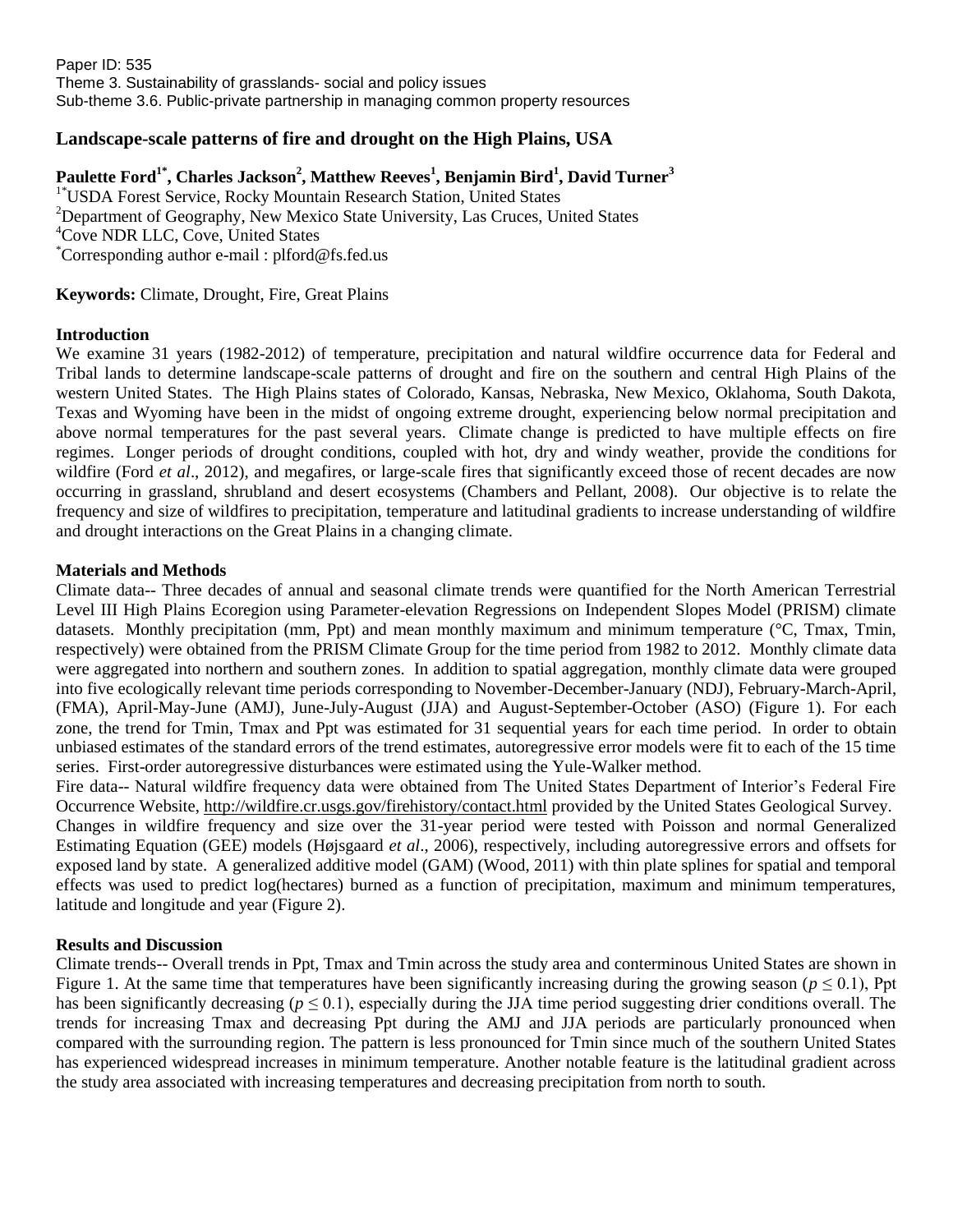

**Fig 1***. Trends in seasonal precipitation, maximum and minimum temperature from 1982 to 2012 derived from the PRISM dataset. The High Plains Ecoregion is outlined in black or grey. Cool colors represent increasing trends while warm colors represent decreasing trends from 1982 to 2012.*

Wildfire trends-- Of these 48,862 natural wildfires that occurred on Federal and Tribal lands in the eight states from 1982 through 2012, the Southern Rockies, Colorado Plateau and Arizona/New Mexico Mountain ecoregions contained the greatest number of wildfires (27, 23 and 17% of the total, respectively). Greatest areas burned were reported for the Arizona/New Mexico Mountains, Middle Rockies, and the Southern Rockies (18, 18 and 12%, respectively). Number of wildfires and area burned were not equally distributed among the ecoregions with some regions showing a greater tendency for very large fires. The predominantly shortgrass steppe wildfires within the High Plains accounted for only 1.36% of total wildfires, but those fires covered an area more than half the total hectares burned in the mostly forested Southern Rockies Ecoregion. Overall, there was a significant increase in number of fires from 1982 until circa 2005. After 2005 there was a slight decrease or leveling off in the number of fires. The total area burned increased until 1991- 92, and then roughly plateaued until 2007, when it began to increase again. Figure 2 depicts contour plots of predicted log (hectares burned) for large fires ( $> = 405$  hectares). Although the adjusted  $R^2$  (0.0762) and deviance explained (11.1%) were small, there appeared to be a small but meaningful year effect and significant trend over time for this population of fires. Plots of the predicted values from this model indicate interesting overall trends: from 1982-2012, wildfires have increased in size and in total hectares burned. Results are congruent with studies indicating United States ecoregions with increasing trends in the number of large fires and total fire area also displayed increasing trends in drought severity (Dennison *et al*., 2014).